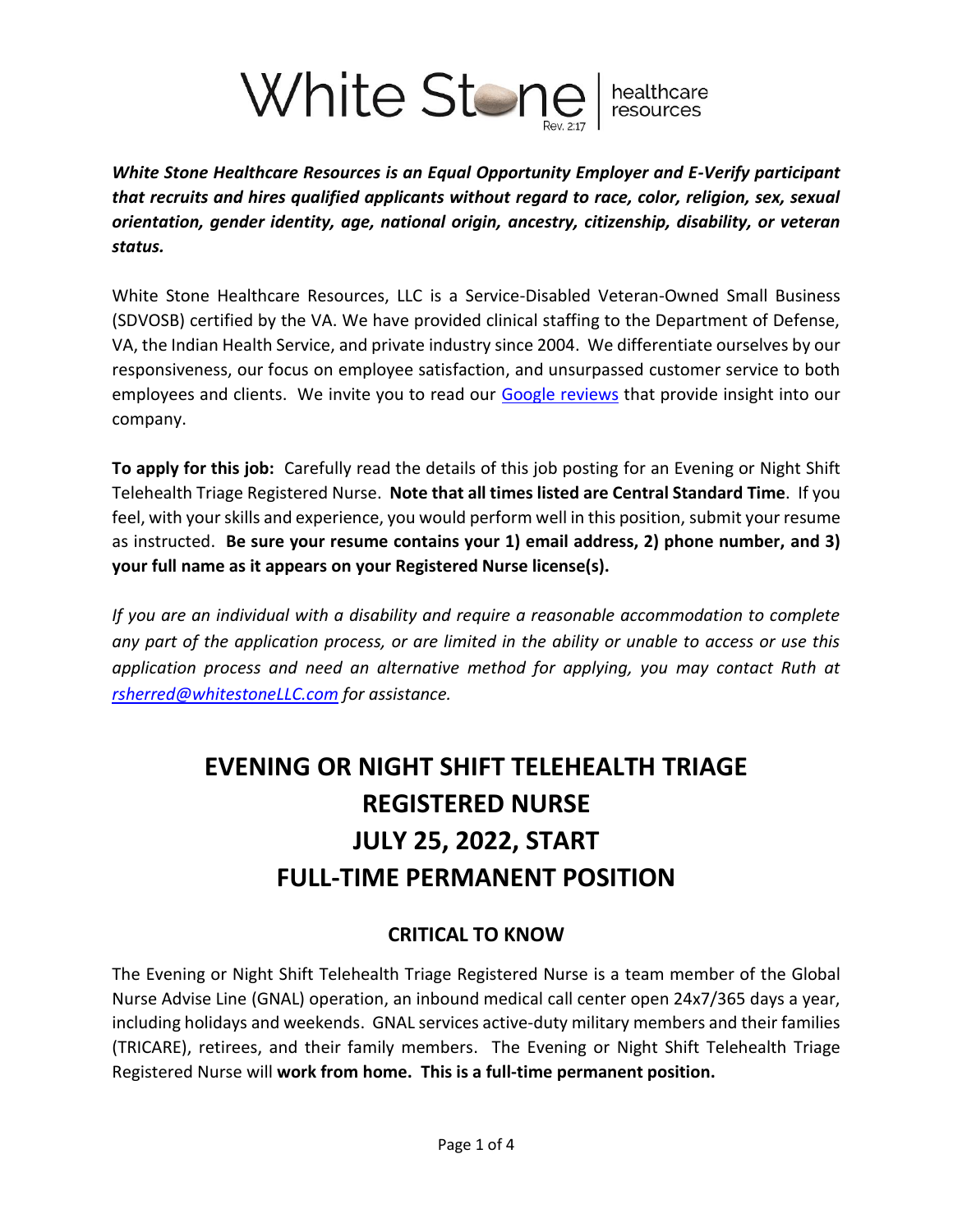#### **Pay: \$35.00 per hour**

## **Job Type: Full-time Permanent (40 hours per week). Weekend work (Saturday or Sunday) required every weekend.**

Please visit our website [\(www.whitestoneLLC.com\)](file:///C:/Users/Owner/White%20Stone%20Dropbox/Ruth%20Sherred/Dan) plus read our [Google reviews](https://www.google.com/search?q=White+Stone+Healthcare+Resources&source=hp&ei=U81QYeSZIZSH0Abouq7QAg&iflsig=ALs-wAMAAAAAYVDbY3hmVT2dvPVAJcX-uNzuS3lJWFs-&oq=White+Stone+Healthcare+Resources&gs_lcp=Cgdnd3Mtd2l6EAMyBQgAEIAEOgsIABCABBCxAxCDAToOCC4QgAQQsQMQxwEQowI6CAgAEIAEELEDOg4ILhCABBCxAxDHARDRAzoICC4QgAQQsQM6DgguELEDEIMBEMcBEK8BOgsILhCABBCxAxCDAToICAAQsQMQgwE6CwguEIAEELEDEJMCOgsILhCABBDHARCjAjoICAAQgAQQyQM6DgguEIAEELEDEIMBEJMCOgUILhCABDoECAAQAzoLCC4QgAQQxwEQrwE6CAguEIAEEJMCOggIABAWEAoQHlCPJVjaRWDpRmgAcAB4AYABqQKIAekgkgEGMC4zMS4xmAEAoAEB&sclient=gws-wiz&ved=0ahUKEwikj6CIs53zAhWUA9QKHWidCyoQ4dUDCAg&uact=5#lrd=0x87f61baeeb379439:0x82676680e002b3ec,1,,,) to discover more about our company.

**SCHEDULES NOTE – These schedules cannot be adjusted.**

- **1. 8:30 PM CST – 7:00 AM CST; Tuesdays, Fridays, & Saturdays off**
- **2. 5:20 PM CST – 3:50 AM CST; Sundays, Mondays, & Saturdays off**
- **3. 2:25 PM CST – 12:55 AM CST; Wednesdays, Fridays, & Saturdays off**

## **Start Date: July 25, 2022**

**Training: Paid; online; attendance taken.** Mandatory training for the Evening or Night Shift Telehealth Triage Registered Nurse will be **Monday through Friday 8:00 AM to 4:30 PM CST** for four (4) weeks including 17 days of classroom training and three (3) shifts of precepting. *Please note: This training occurs during the day shift. Since this training is mandatory, absences are not allowed*.

**REQ ID #: 22-08**

# **JOB SPECIFICS**

Successful applicants for the Evening or Night Shift Telehealth Triage Registered Nurse shall have the following qualifications:

- **Mandatory:** Minimum 3 years clinical experience.
- **Mandatory:** Must have COMPACT/multi-state RN license. *Single-state RN licenses cannot be considered*.
- **Mandatory:** Must reside in a COMPACT (NLC) state with a compact license from that same state. *Non-compact/non-NLC states cannot be considered*.
- **Preferred:** Three years ER, ICU, and/or triage RN experience.
- **Mandatory:** Must have coaxial cable or fiber optic **hardwired Internet access** with **minimum of 30 Mbps download** and **10 Mbps upload** speed (speed test conducted at **https://speedtest.att.com/speedtest/**). *Satellite and radio frequency Internet cannot be considered*.
- **Mandatory:** Proficiency with computer applications and strong technical aptitude.
- Highly organized, self-directed worker with an ability to function in a high-volume, multitask work environment.
- Superb verbal and written communication skills.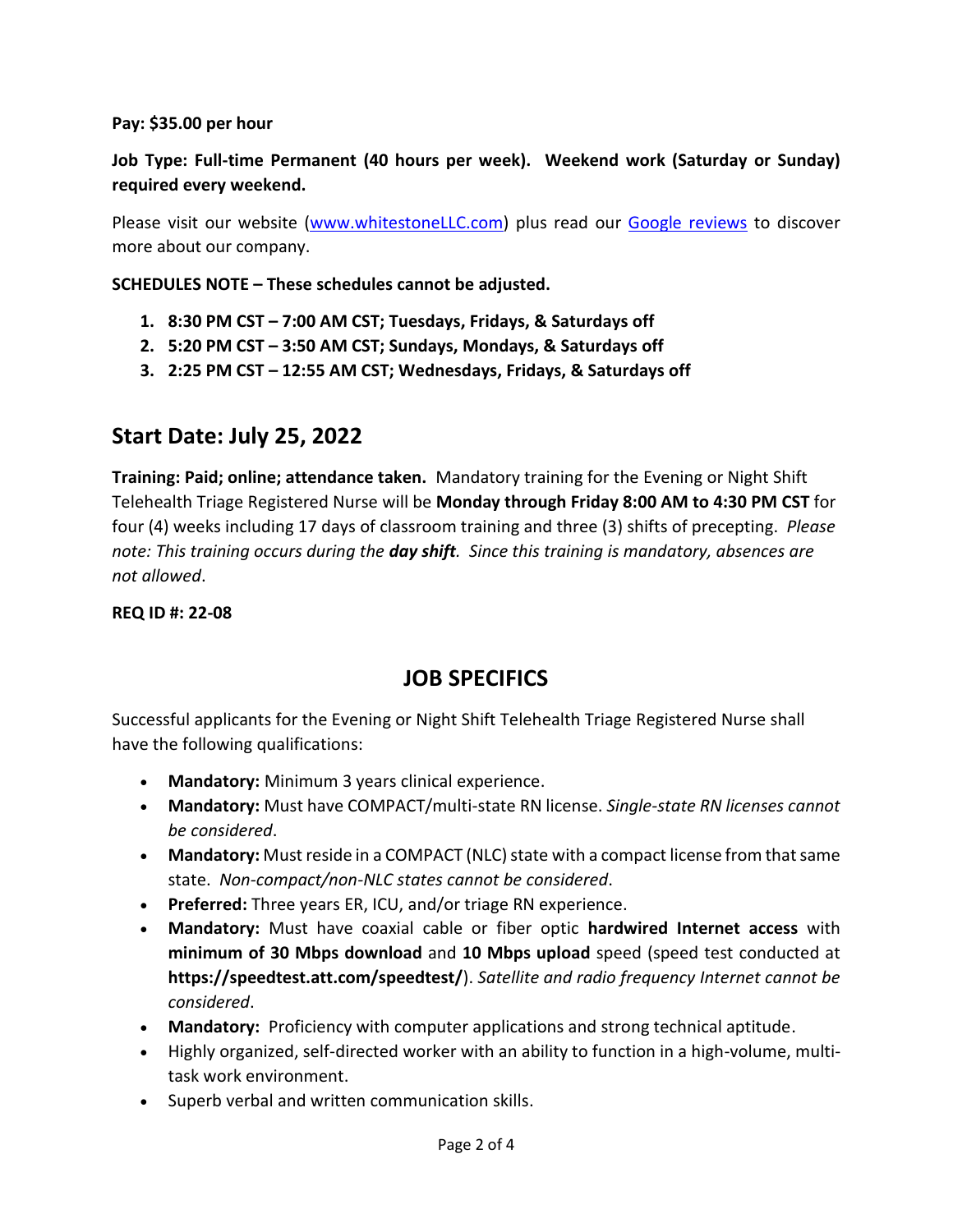- Punctuality and reliability are critical to meet rigorous Attendance Policy.
- Private office/separate work room with locking door to secure equipment when not in use.
- Nurses must be able to work their entire shift without interruptions.
- Military experience or military family member experience desired, but not required.

#### **RESPONSIBILITIES:**

- RN communicates with TRICARE beneficiaries primarily by phone, but text, web chat, email and other digital modalities may also be required as a part of their role.
- Assesses and triages immediate health concerns.
- Identifies problems or gaps in care offering opportunity for intervention.
- Coordinates services and referrals to health programs.
- Provides health education and coaches consumers on treatment alternatives to assist them in best decision making.
- Supports beneficiaries in selection of best health care resource to maximize access, quality, and to manage heath care cost.
- Prepares individuals for primary care manager/physician visits.
- Helps optimize health care utilization through education.
- Telehealth Triage RNs are expected to achieve increasing quality and performance levels; Supervisors, will assist their staff in achieving these milestones and will provide coaching and corrective action plans if quality and performance are below expectations.

**Note:** Required equipment will be provided by Prime Contractor (i.e., laptop, monitors, mouse & keyboard). RNs are required to furnish their desk, chair, and other work-related items. Personal comfort and ergonomics must be considered when selecting an appropriate chair style, desk with adjustable sit/stand feature (if required), wrist rest, etc.

#### **PHYSICAL REQUIREMENTS:**

The physical demands described here are representative of those that must be met by an employee to successfully perform the essential functions of this job.

Reasonable accommodations may be made to enable individuals with disabilities to perform the essential functions.

- Regular attendance required.
- May experience moderate stress.
- While performing the duties of this job, the employee is regularly required to:
	- o sit, talk, or hear.
	- $\circ$  possibly remain in a stationary position with prolonged periods of sitting, standing, or walking.